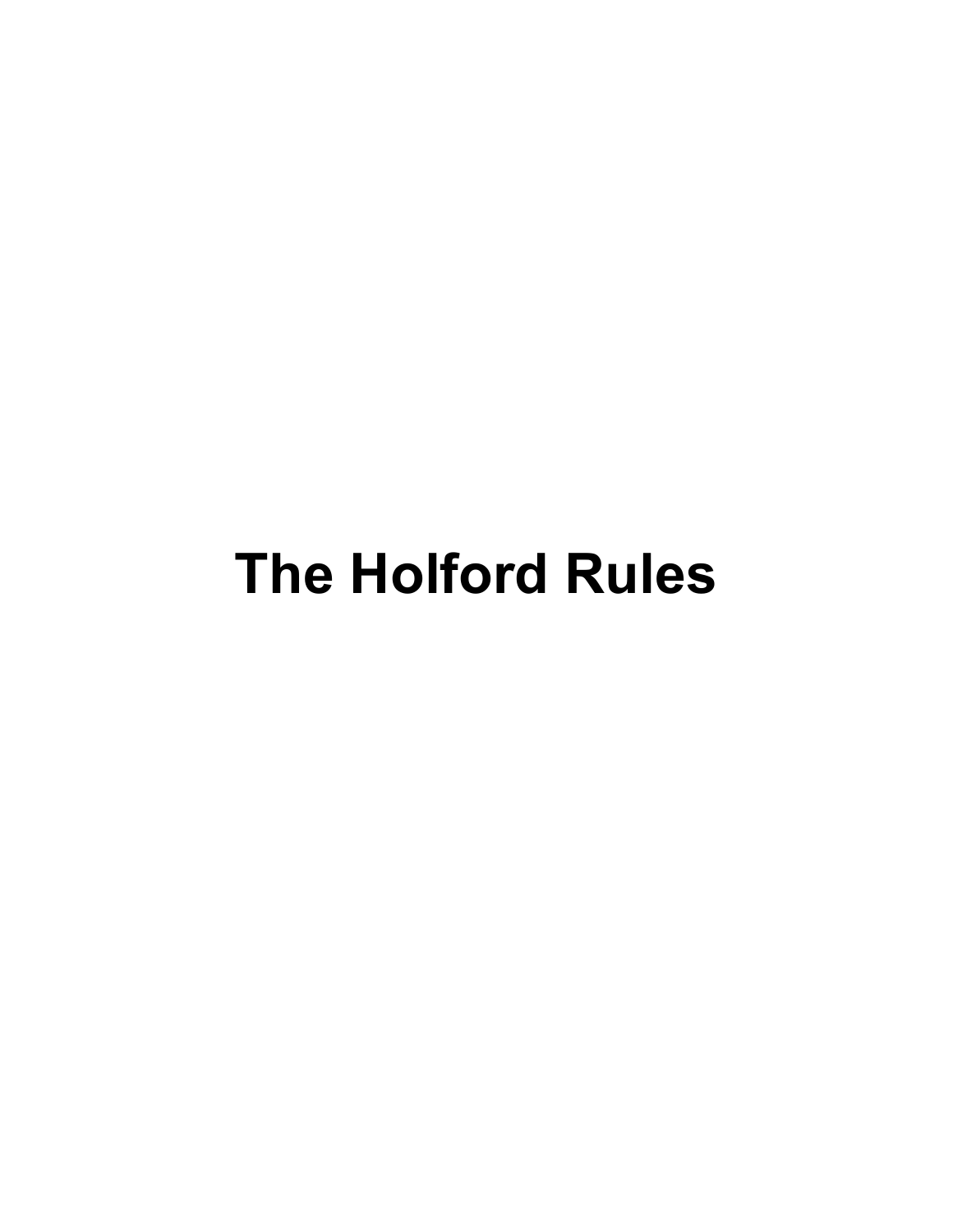Guidelines on overhead line routeing were first formulated in 1959 by Sir William later Lord, Holford, who was a part-time member of the CEGB. National Grid has reviewed these guidelines, known as the 'Holford Rules', and concluded that they have stood the test of time. National Grid therefore intends to continue to employ them as a basis of the company's approach to overhead line routeing.

Since the formulation of the original Rules, formal requirements for environmental assessment have been introduced. Whilst environmental assessment for overhead lines addresses wider topics than the visual amenity issue on which the Rules concentrate, they remain a valuable tool in the selecting and assessing potential route options as part of the environmental assessment process. The original Rules and their added notes of clarification are set out below.

# GUIDELINES FOR THE ROUTEING OF NEW HIGH VOLTAGE OVERHEAD TRANSMISSION LINES

Rule 1:

Avoid altogether, if possible, the major areas of highest amenity value, by so planning the general route of the first line in the first place, even if the total mileage is somewhat increased in consequence.

Note on Rule 1

Investigate the possibility of alternative routes, avoiding if possible the areas of the highest amenity value. The consideration of alternative routes must be an integral feature of environmental statements.

Areas of highest amenity value are:

Areas of Outstanding Natural Beauty National Parks Heritage Coasts World Heritage Sites

# Rule 2:

Avoid smaller areas of high amenity value, or scientific interests by deviation; provided that this can be done without using too many angle towers, ie the more massive structures which are used when lines change direction.

Note on Rule 2

Some areas (e.g. Site of Special Scientific Interest) may require special consideration for potential effects on ecology (e.g. to their flora and fauna).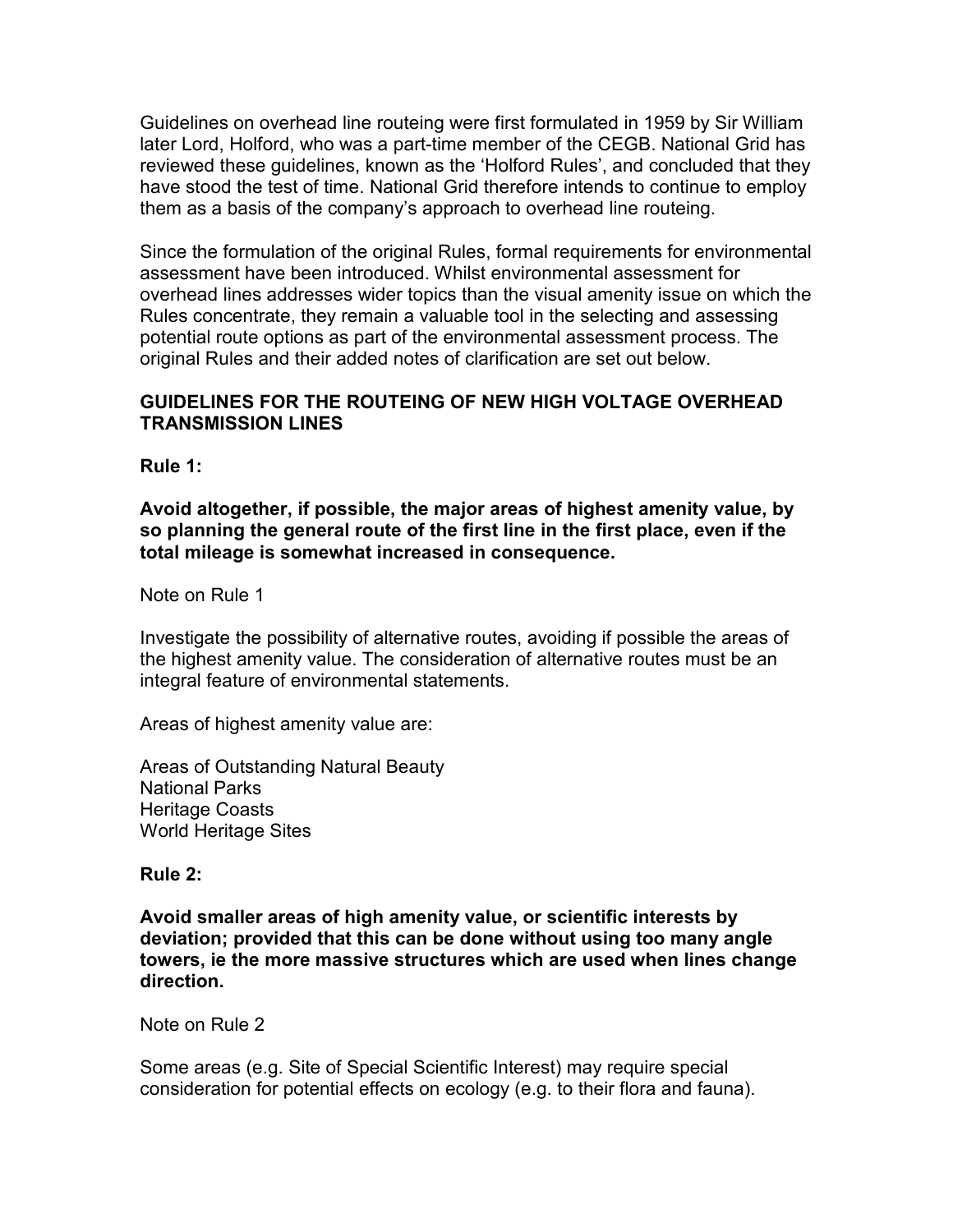Where possible choose routes which minimise the effects on the setting of areas of architectural, historic and archaeological interest including Conservation Areas, Listed Buildings, Listed Parks and Gardens and Ancient Monuments.

# Rule 3:

# Other things being equal, choose the most direct line, with no sharp changes of direction and thus with fewer angle towers.

Note of Rule 3

Where possible choose inconspicuous locations for angle towers, terminal towers and sealing end compounds.

# Rule 4:

Choose tree and hill backgrounds in preference to sky backgrounds wherever possible; and when the line has to cross a ridge, secure this opaque background as long as possible and cross obliquely when a dip in the ridge provides an opportunity. Where it does not, cross directly, preferably between belts of trees.

Rule 5:

Prefer moderately open valleys with woods where the apparent height of towers will be reduced, and views of the line will be broken by trees.

Note on Rules 4 & 5

Utilise background and foreground features to reduce the apparent height and domination of towers from pan viewpoints.

Minimise the exposure of numbers of towers on prominent ridges and skylines.

Where possible avoiding cutting extensive swathes through woodland blocks and consider opportunities for skirting edges of copses and woods.

Protecting existing vegetation, including woodland and hedgerows, and safeguard visual and ecological links with the surrounding landscape.

Rule 6: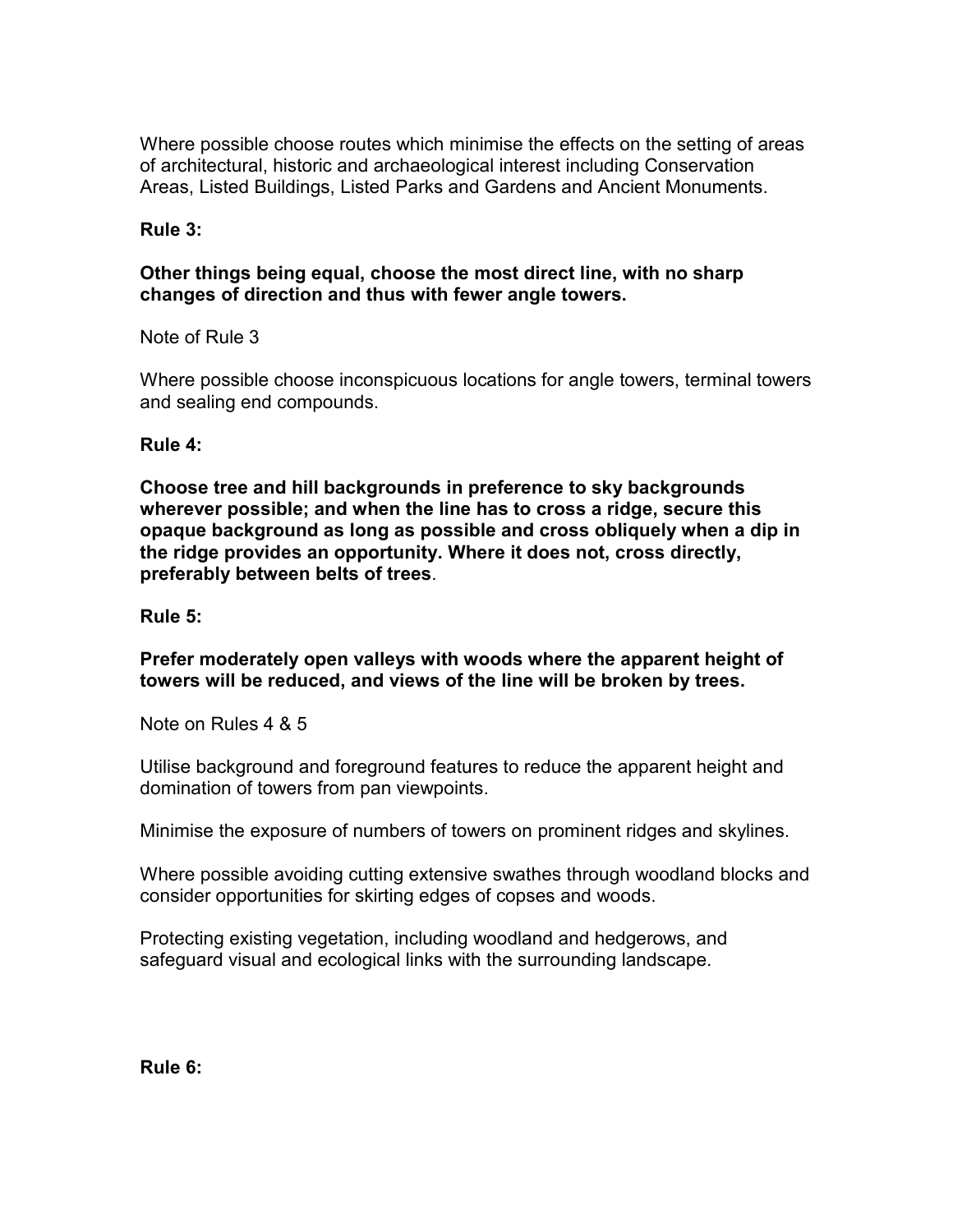In country which is flat and sparsely planted, keep the high voltage lines as far as possible independent of smaller lines, converging routes, distribution poles and other masts, wires and cables, so as to avoid a concentration or 'wirescape'.

Note on Rule 6:

In all locations minimise confusing appearance.

Arrange wherever practicable that parallel or closely related routes are planned with tower types, spans and conductors forming a coherent appearance; where routes need to diverge, allow where practicable sufficient separation to limit the effects on properties and features between the lines.

#### Rule 7:

Approach urban area through industrial zones, where they exist; and when pleasant residential and recreational land intervenes between the approach line and the substation, go carefully into the comparative costs of the undergrounding, for lines other than those of the highest voltage.

Note on Rule 7

When a line needs to pass through a development area, route it so as to minimise as far as possible the effect on development.

Alignments should be chosen after consideration of effects on the amenity of existing development and on proposals for new development.

When siting substations take account of the effects of the terminal towers and line connections that will need to be made and take advantage of screening features such as ground form and vegetation.

# SUPPLEMENTARY NOTES

#### Residential Areas

Avoid routeing close to residential areas as far as possible on grounds of general amenity.

# Designations of County, District and Local Value

Where possible choose routes which minimise the effect on Special Landscape Areas, areas of Great Landscape Value and other similar designations of County, District or Local value.